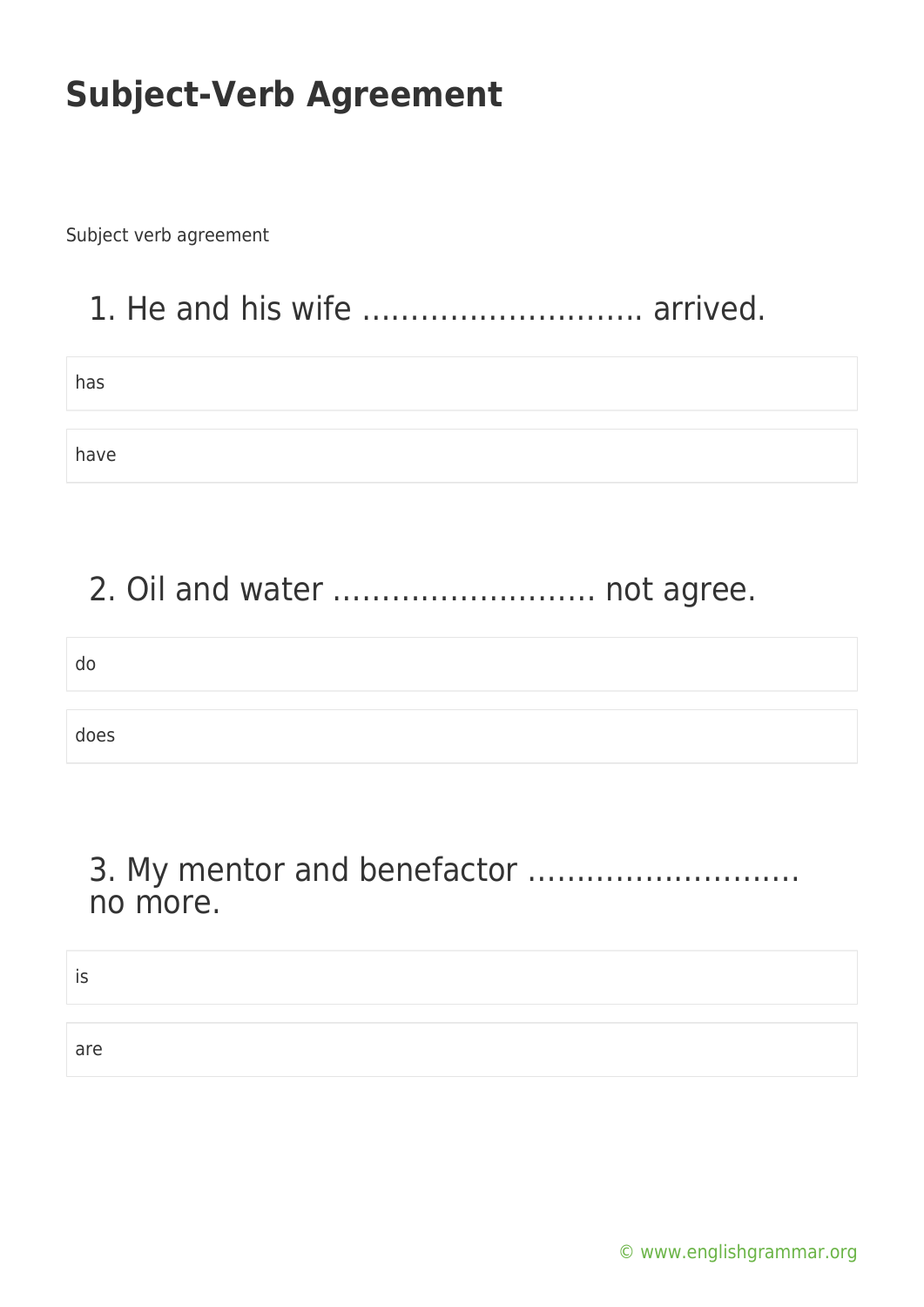#### 4. The secretary and the chairman ……………………………. present at the meeting.

| was  |  |
|------|--|
|      |  |
| were |  |

### 5. Each person …………………………. a vote.

has have

#### 6. Each day ………………………… its own challenges.

bring

brings

[© www.englishgrammar.org](https://www.englishgrammar.org/)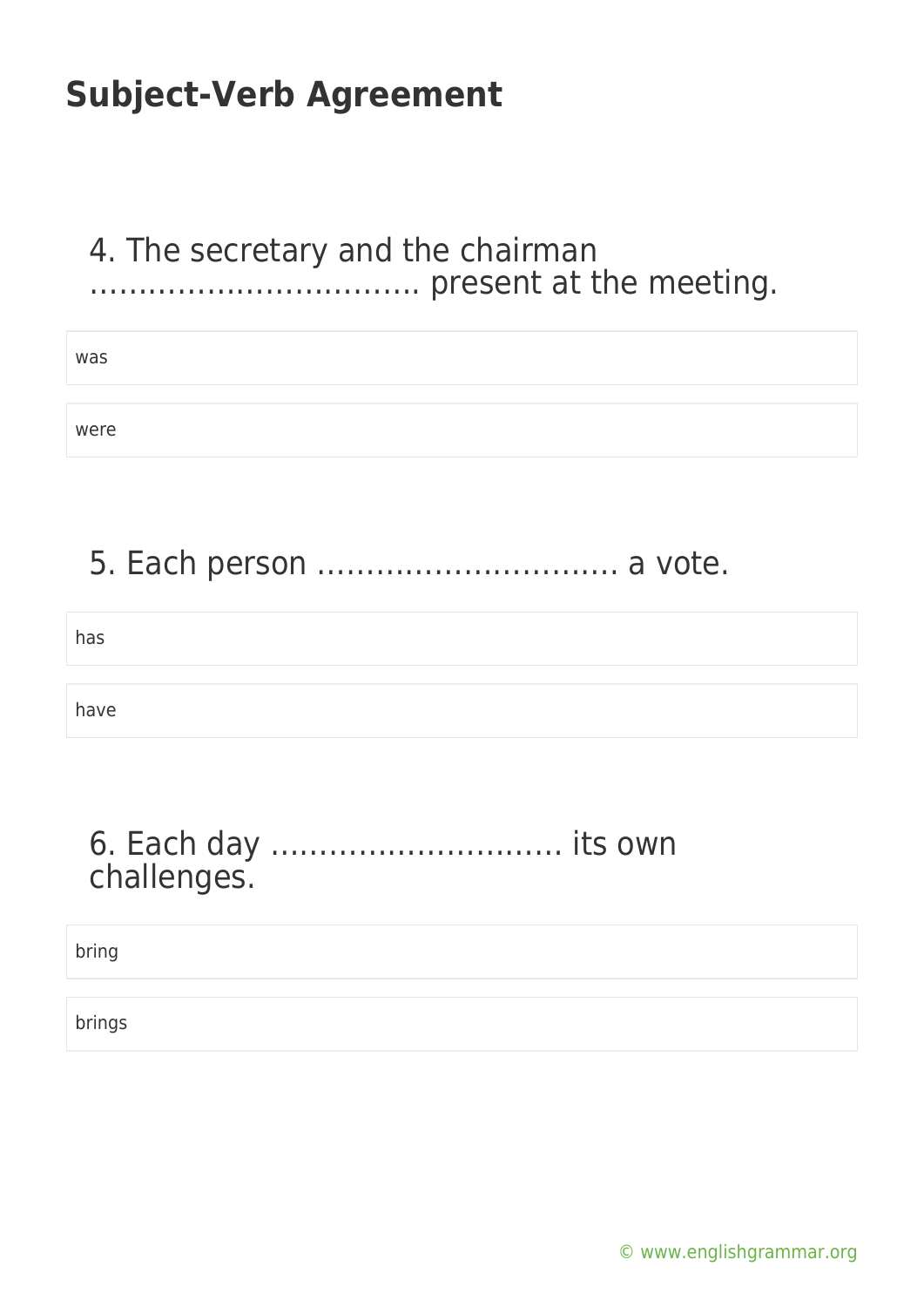#### 7. Neither Rahul nor Rohan ………………………… passed the exam.

| has  |  |
|------|--|
|      |  |
| have |  |

#### 8. Either Peter or James ………………………. left his umbrella in the classroom.

has

have

#### 9. Neither the manager nor his personal assistants ……………………… there.

was

were

[© www.englishgrammar.org](https://www.englishgrammar.org/)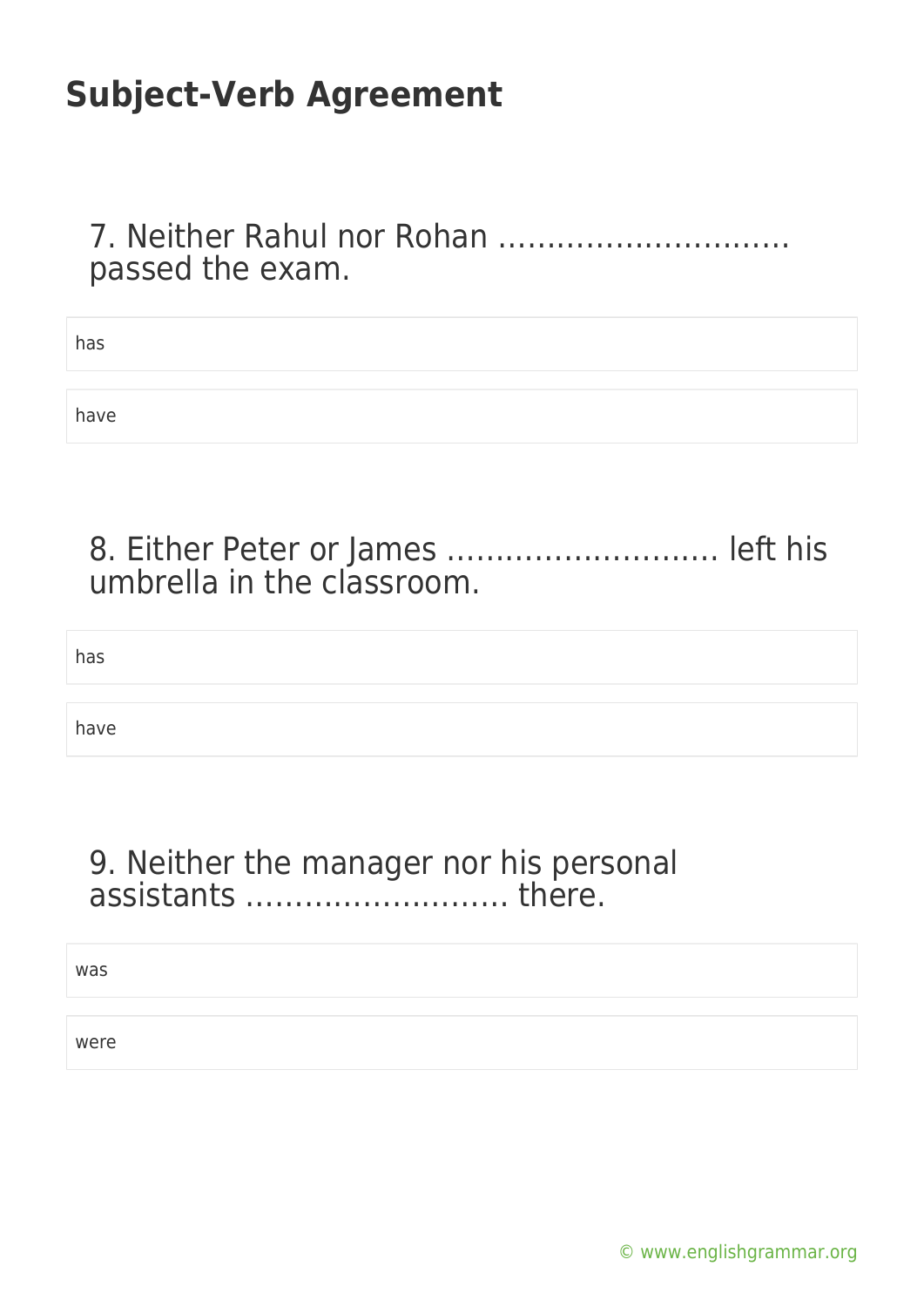10. Neither he nor I ………………………… responsible for this.

| IS  |  |  |
|-----|--|--|
|     |  |  |
| are |  |  |
|     |  |  |
| am  |  |  |

11. Neither you nor he ………………………… a good student.

are

is

12. Everyone of them ……………………… there.

was

were

[© www.englishgrammar.org](https://www.englishgrammar.org/)